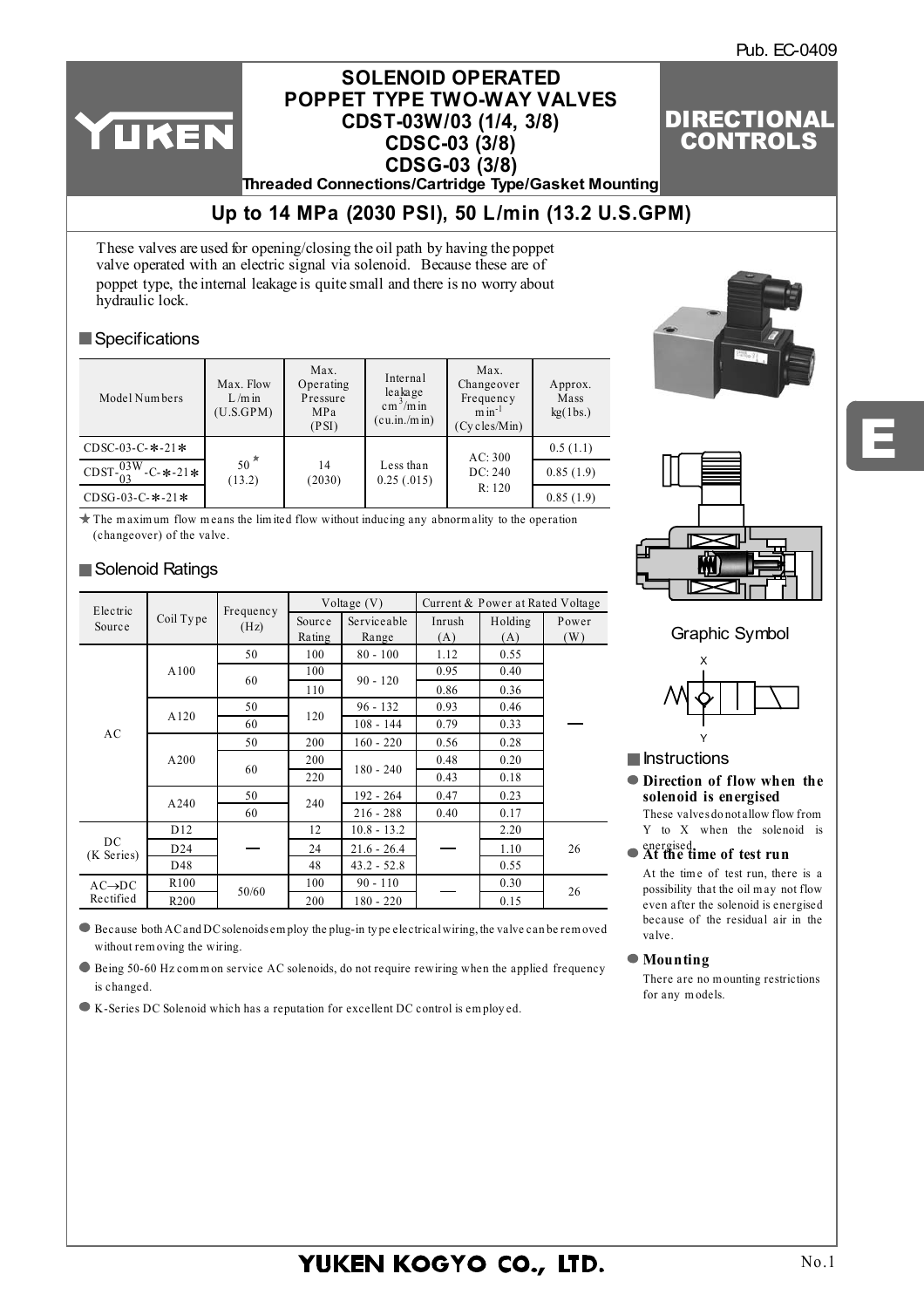

## **Solenoid Operated Poppet Type Two-Way Valves CDST/CDSC/CDSG-03(03W)**



**Model Number Designation / Hydraulic Fluids**

### **Model Number Designation**

| F-                                                           | <b>CDS</b>                                     |                                          | $-03$                                                        | -C                        | $-D12$                                           | $-21$            | $\ast$                                                                                                             |
|--------------------------------------------------------------|------------------------------------------------|------------------------------------------|--------------------------------------------------------------|---------------------------|--------------------------------------------------|------------------|--------------------------------------------------------------------------------------------------------------------|
| Special Seals                                                | Series<br>Number                               | Type of<br>Connection                    | Valve Size                                                   | Valve<br>Type             | Coil Type                                        | Design<br>Number | Design<br>Standard                                                                                                 |
| F.<br>Special seals<br>for phosphate<br>ester type<br>fluids | CDS:<br>Solenoid<br>Operated<br>Poppet<br>Type | $\mathbf{T}$ :<br>Threaded<br>Connection | <b>03W</b> (Piping Size $1/4$ )<br>$03$ (Piping Size $3/8$ ) | IC:<br>Normally<br>Closed | AC<br>A100, A120<br>A200, A240<br>DC<br>D12, D24 | 21               | <b>None:</b> Japanese Std.<br>"JIS"<br><b>80:</b> European Design<br>Std.<br><b>90:</b> N. American Design<br>Std. |
| $(0m$ it if not<br>required)                                 | Two-Way<br>Valves                              | C:<br>Cartridge<br>$\Gamma$ Type         | 03                                                           |                           | D48<br>$AC \rightarrow DC$ Rectified             | 21               | None: Japanese Std.<br>"JIS" & European<br>Design Std.                                                             |
|                                                              |                                                | 'G:<br>Gasket<br>: Mounting              |                                                              |                           | R <sub>100</sub> , R <sub>200</sub>              | 21               | <b>90:</b> N. American<br>Design Std.                                                                              |

### **Hydraulic Fluids**

### **Fluid Types**

Any type of hydraulic fluids listed in the table below can be used.

| Petroleum base oils     | Use fluids equivalent to ISO VG 32 or VG46.                                                                                                                                          |
|-------------------------|--------------------------------------------------------------------------------------------------------------------------------------------------------------------------------------|
| Synthetic fluids        | Use phosphate ester or poly of ester fluid. When phosphate ester fluid is used, prefix "F-" to<br>the model number because the special seals (fluororubber) are required to be used. |
| Water containing fluids | Use water-gly col fluids or $W/O$ emulsion type fluids.                                                                                                                              |

Note1: Water-glycol fluids cannot be used for CDST-03/03W and CDSG-03 valves. 2: For use with hydraulic fluids other than those listed above, please consult your Yuken representatives in

# advance. **Recommended Viscosity and Oil Temperatures**

Viscosity ranging between  $15 - 400$  mm<sup>2</sup>/s (77 - 1800 SSU) Oil temperatures between −15/+70°C (5 - 158°F)

Use hydraulic fluids which satisfy the recommended viscosity and oil temperatures given above.

### **Control of Contamination**

Due caution must be paid to maintaining control over contamination of the hydraulic fluids which may otherwise lead to breakdowns and shorten the life of the valves. Please maintain the degree of contamination within NAS 1638-Grade 12. Use 25  $\mu$ m or finer line filter.

### **Mounting Bolts**

Mounting bolt in the table below is attached only for Gasket mounting type valve (CDSG-03).

|                     | Socket Head Cap Screws (2pcs.)                     |                                  |  |  |  |
|---------------------|----------------------------------------------------|----------------------------------|--|--|--|
| Valve Model Numbers | Japanese Standard "JIS<br>European Design Standard | N. American Design Standard      |  |  |  |
| $CDSG-03$           | $M6 \times 60$ Lg.                                 | $1/4 - 20$ UNC $\times$ 2-1/4Lg. |  |  |  |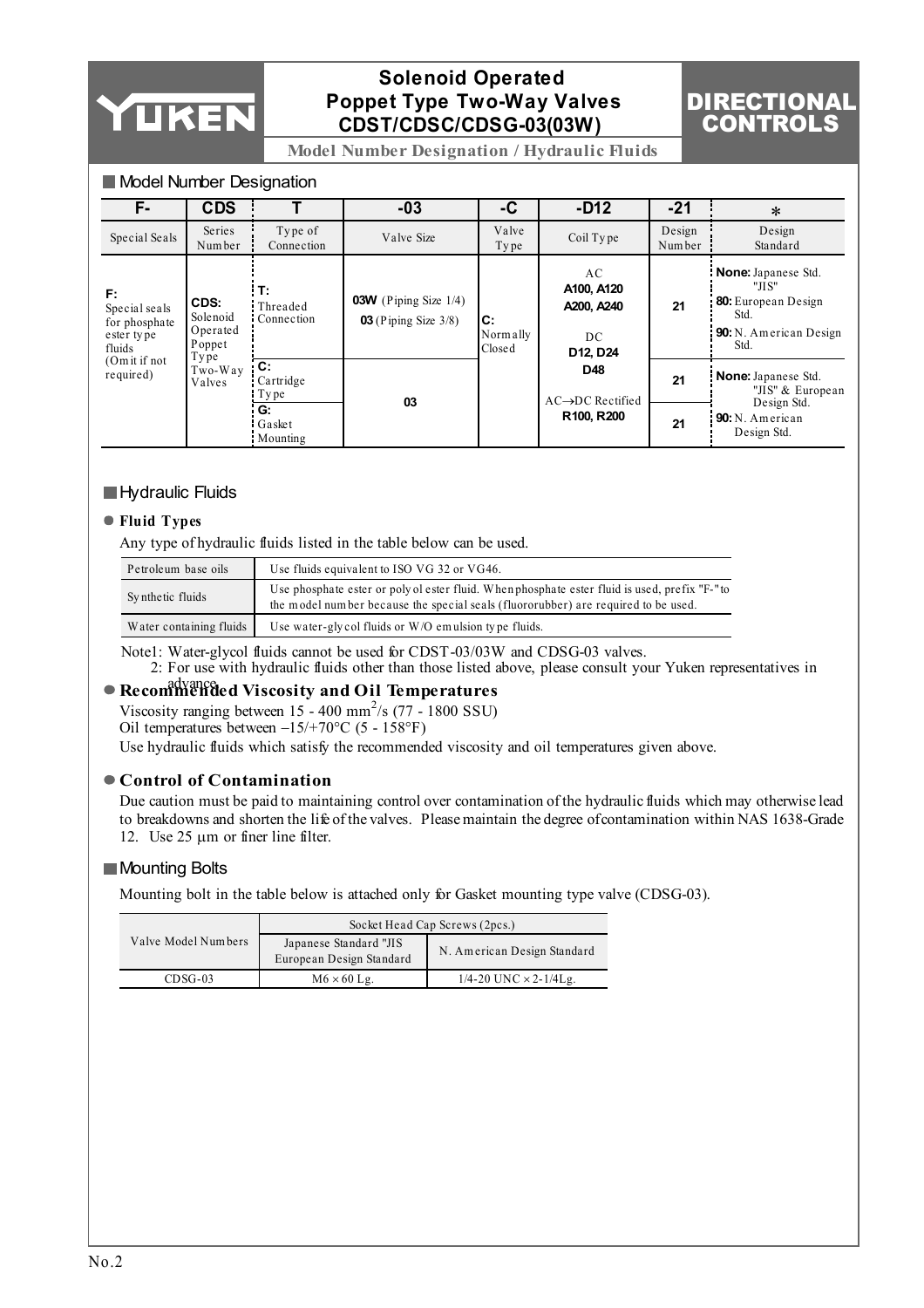



**Result of measurement**



| Solenoid           |              | Condition            | Shifting time $(m s)$                                                  |             |                |             |  |  |
|--------------------|--------------|----------------------|------------------------------------------------------------------------|-------------|----------------|-------------|--|--|
|                    | Pressure "P" | Flow Rate            | SOL "ON"(Close $\rightarrow$ Open) SOL "OFF"(Open $\rightarrow$ Close) |             |                |             |  |  |
| Types              | MPa (PSI)    | $L/m$ in $(U.S.GPM)$ | T <sub>1</sub>                                                         | $T_2$ (ex.) | T <sub>3</sub> | T4<br>(ex.) |  |  |
| AC                 | 7(1020)      | 50(13.2)             | 10                                                                     | 86          | 20             | 44          |  |  |
|                    | 14 (2030)    | 50 (13.2)            | 11                                                                     | 43          | 12             | 54          |  |  |
| DC                 | 7(1020)      | 50 (13.2)            | 22                                                                     | 104         | 44             | 66          |  |  |
|                    | 14 (2030)    | 50 (13.2)            | 24                                                                     | 60          | 41             | 73          |  |  |
| $AC\rightarrow DC$ | 7(1020)      | 50 (13.2)            | 27                                                                     | 100         | 114            | 146         |  |  |
| Rectified          | 14 (2030)    | 50(13.2)             | 32                                                                     | 66          | 108            | 142         |  |  |

Note: The above changeover tim e is based on the rated voltage.

E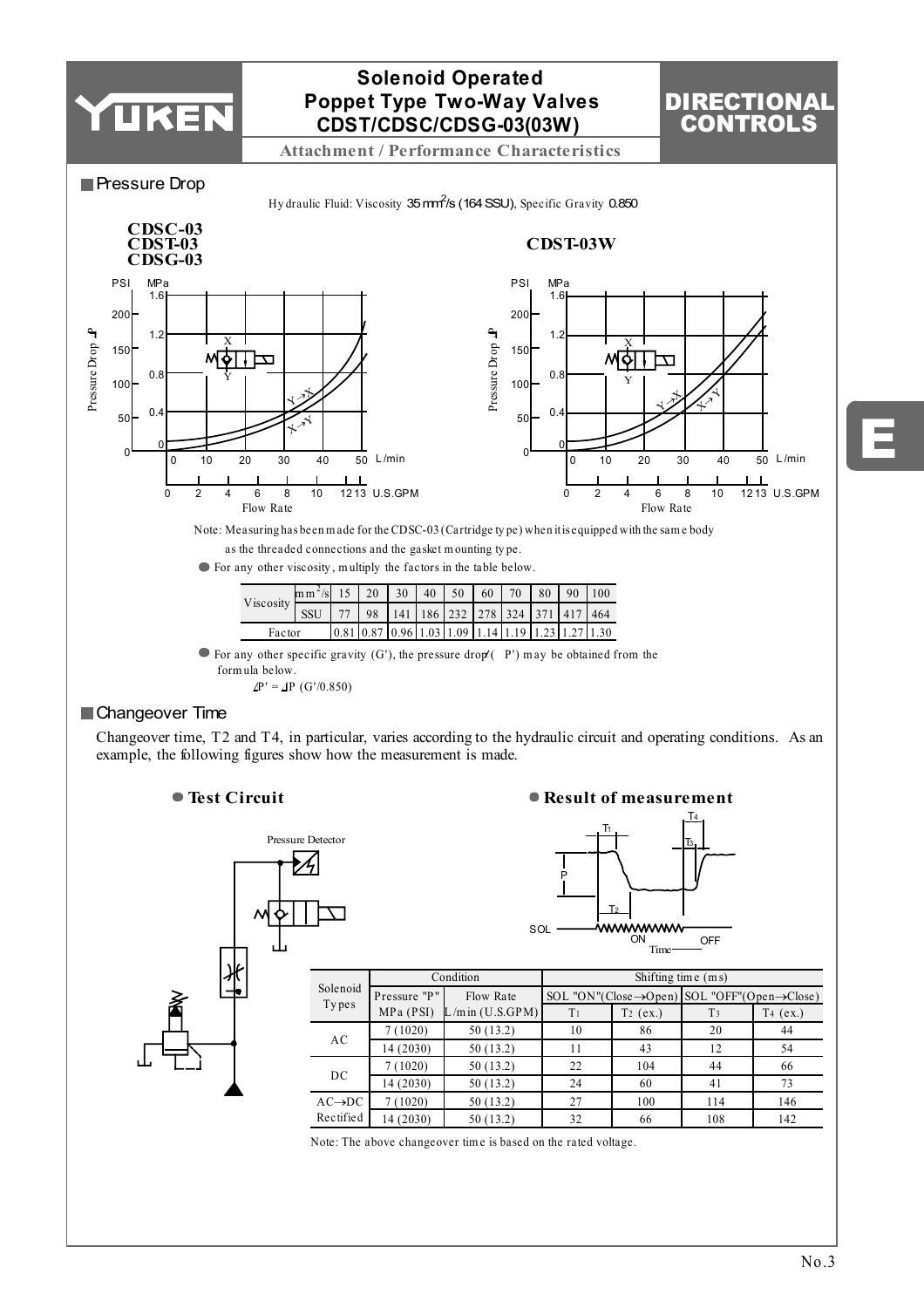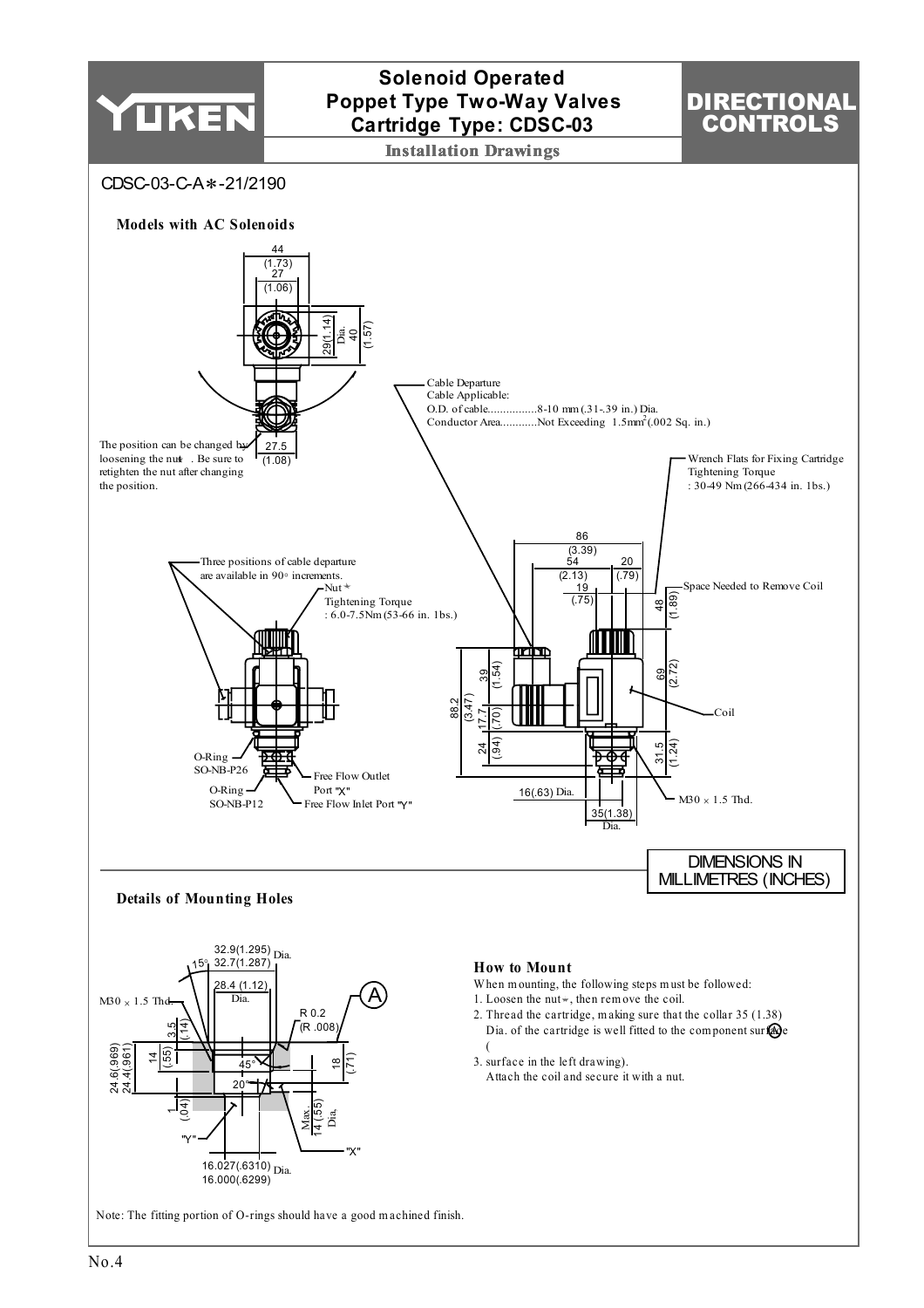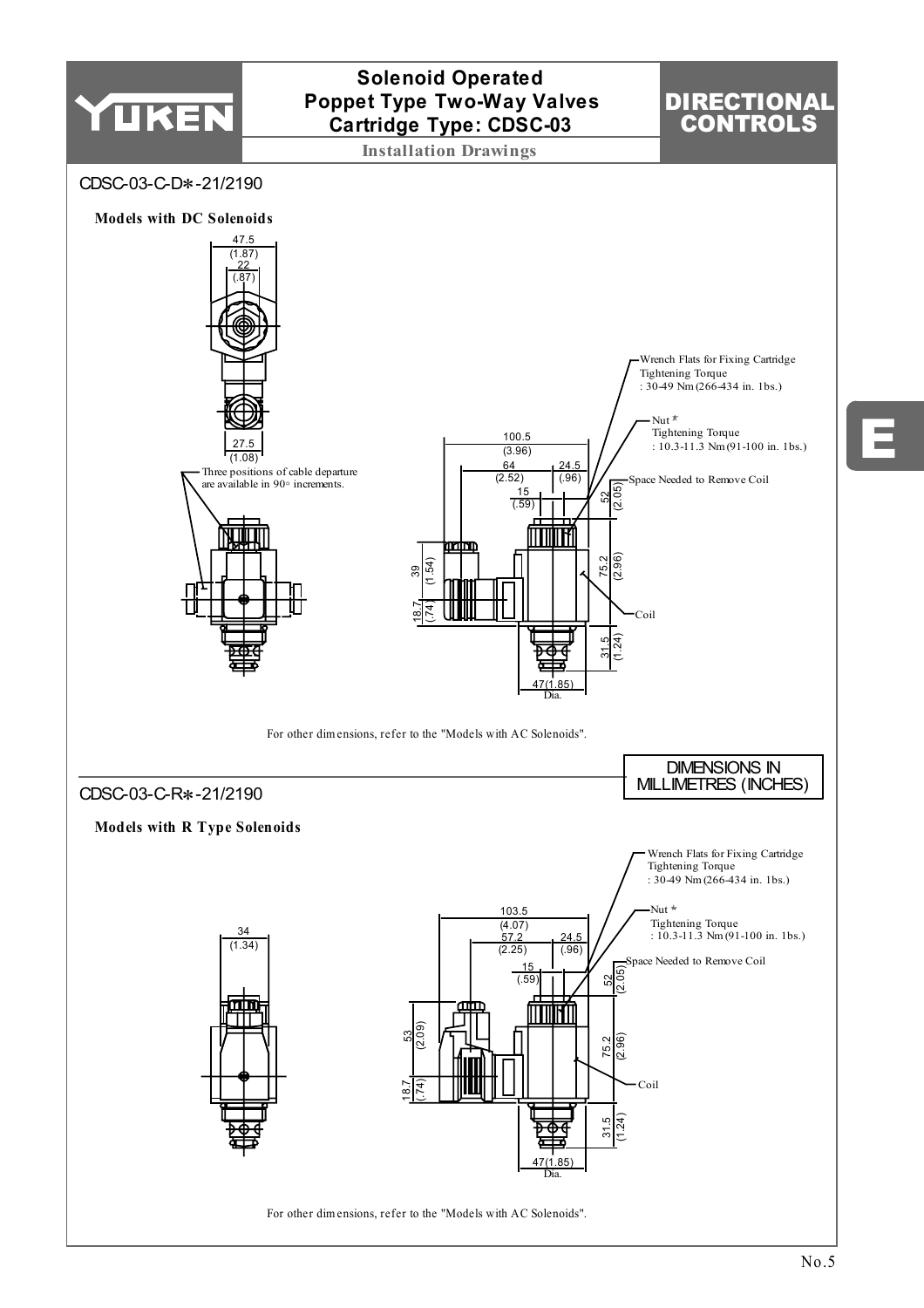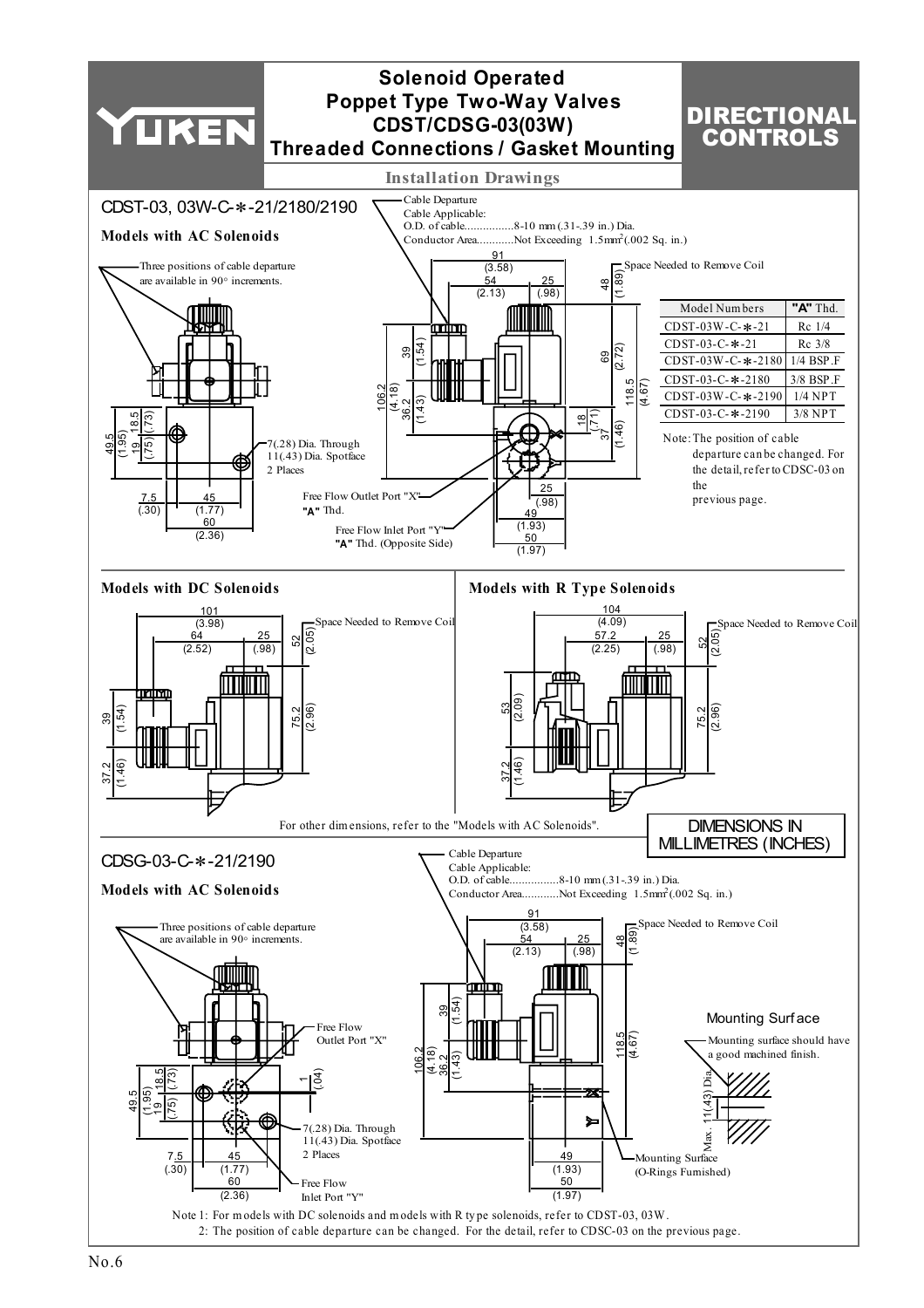

| Item | Name of Parts | Part Numbers | Qty. | Remarks       |
|------|---------------|--------------|------|---------------|
|      | $O-Ring$      | $SO-NB-P26$  |      |               |
| 10   | $O-Ring$      | $SO-NB-P20$  |      |               |
|      | $O-Ring$      | $SO-NB-P12$  |      |               |
| 14   | $O-Ring$      | $SO-NB-A014$ |      | only for CDSG |

Note: W hen ordering the seals, please specify the seal kit num ber from the table right.

| Valve Model Numbers | Seal Kit Numbers |
|---------------------|------------------|
| $CDSC-03-C-$ *-21*  | $K$ S-CDSC-03-20 |
| $CDST-03* -C-*-21*$ |                  |
| $CDSG-03-C-$ *-21*  | $K$ S-CDSG-03-20 |

#### • Change of supply voltage

The supply voltage can be changed by replacing the coil.



Before maintenance or removal, do the following. Failure to do these may cause components to move, causing

ois leakage ne serious accidents er supply, and be sure that all electric motors and engines have

• Reppedentle Return pressure in all hydraulic systems to zero.